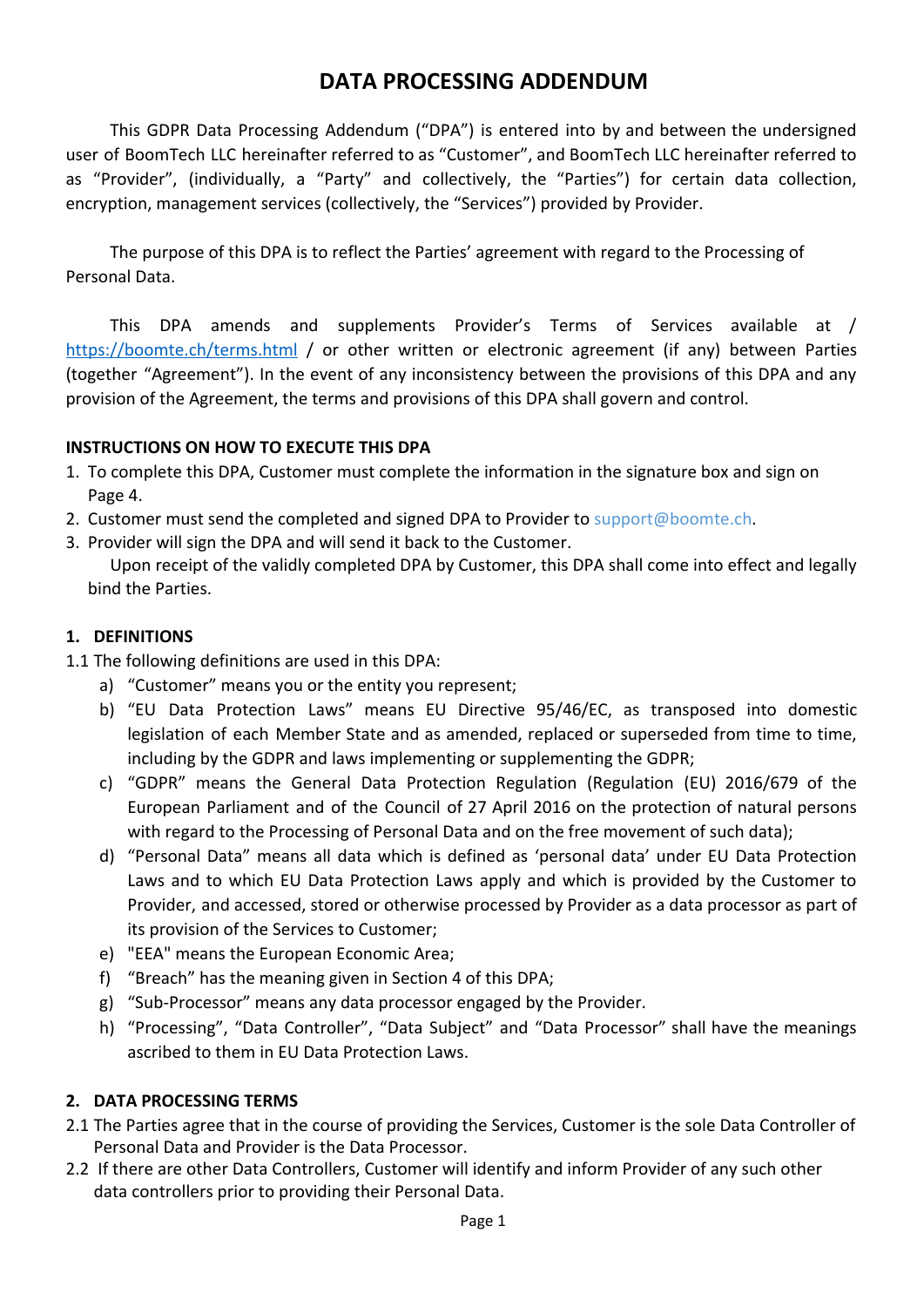- 2.3 The duration of the Processing corresponds to the duration of the Services. The nature, purpose and subject matter of the Processing is the provision of the Services to the Customer.
- 2.4 Each party warrants in relation to Personal Data that it will comply (and will procure that any of its personnel comply and use commercially reasonable efforts to procure that its Sub-Processors comply), with EU Data Protection Laws.
- 2.5 Customer shall have sole responsibility for the accuracy, quality, and legality of Personal Data and the means by which the Customer acquired Personal Data.
- 2.6 Users, employees, business partners of the Customer and authorized persons by the Customer, who are all natural persons, are Data Subjects.
- 2.7 Provider shall only process Personal Data in order to provide the Services and will not disclose Customer's Personal Data to any third party, unless authorized by the Customer or required by law.
- 2.8 When processing Personal Data, Provider shall act in accordance with this DPA, the Customer's written instructions and as required by applicable laws. If Provider is required to process the Personal Data for any other purpose provided by applicable law to which it is subject, Provider will inform Customer of such requirement prior to the Processing unless that law prohibits this on important grounds of public interest.
- 2.9 Provider shall immediately inform Customer regarding any changes to the performance of Provider's Services, so that Customer may monitor compliance between new arrangements and EU Data Protection Laws.

# **3. SECURITY**

- 3.1 Taking into account the state of the art, the costs of implementation and the nature, scope, context and purposes of Processing as well as the risk of varying likelihood and severity for the rights and freedoms of natural persons, Customer and Provider shall implement appropriate technical and organizational measures designed to protect the Personal Data against unauthorized or unlawful Processing and against accidental loss, destruction, damage, theft, alteration or disclosure.
- 3.2 Provider shall ensure that all personnel required to access the Personal Data are informed of the confidential nature of the Personal Data and comply with the obligations sets out in this clause.
- 3.3 At the Customer's request and cost (and insofar as is possible), Provider shall assist the Customer by implementing appropriate and reasonable technical and organizational measures to assist with the Customer's obligation to comply with the rights of Data Subjects under Data Protection. Such assistance will be provided upon Customer's reasonable request and to the extent Customer does not otherwise have access to the relevant information, and to the extent such information is available to Provider.

# **4. DATA BREACHES**

- 4.1 If Provider becomes aware of any accidental, unauthorized or unlawful destruction, loss, alteration, or disclosure of, or access to the Personal Data that is processed by Provider in the course of providing the Services (an "Incident") it shall without undue delay notify Customer and provide Customer (as soon as possible) with a description of the Incident as well as periodic updates to information about the Incident, including its impact on Personal Data.
- 4.2 Provider shall additionally take action to investigate the Incident and reasonably prevent or mitigate the effects of the Incident.
- 4.3 Notification(s) of Data Breaches, if any, will be delivered to one or more of Customer's business, technical or administrative emails. It is Customer's sole responsibility to ensure it maintains accurate contact information on Provider's support systems at all times.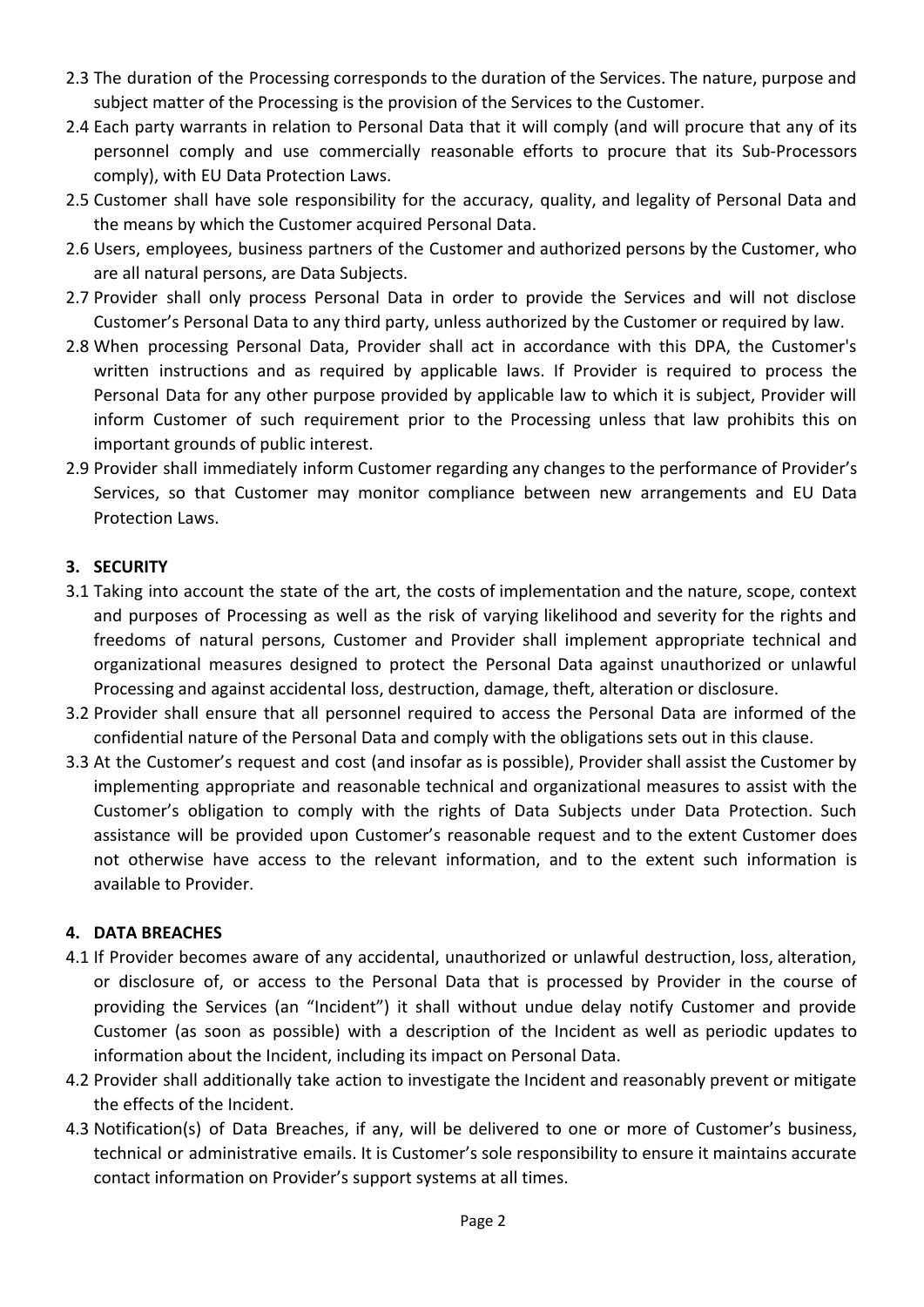## **5. RETURN AND DELETION OF PERSONAL DATA**

- 5.1 Subject to any surviving rights and obligations, this DPA will automatically terminate upon termination of the Services.
- 5.2 At the end of the applicable term of the Services, upon Customer's request, Provider shall securely destroy or return Personal Data to Customer, unless otherwise required by applicable law.

## **6. SUB-PROCESSING**

- 6.1 The Customer acknowledges and accepts that the Provider may engage or replace Sub-Processors, directly under the terms of this DPA, to perform parts of the Services. Any such Sub-Processors will be permitted to obtain Personal Data only to deliver the Services Provider has retained them to provide.
- 6.2 Provider may continue to use the Sub-Processors already engaged according to this DPA. Provider has two Sub-Processors (a) server provider: OVH France, (b) DNS server: Cloudflare USA.
- 6.3 Provider will give Customer prior written notice of the appointment of any new Sub-Processor, including full details of the Processing to be undertaken by the Sub-Processors. Customer may object to Provider's use of a new Sub-Processors by notifying Provider promptly in writing within ten (10) business days after any updates are made by Provider to the Sub-Processors list. In the event of such objection by Customer, Provider will take commercially reasonable steps to address the objections raised by Customer and provide Customer with reasonable written explanation of the steps taken to address such objection.

## **7. DATA TRANSFER**

- 7.1 Customer acknowledges and accepts that the necessity to perform the Services may require the Processing of Personal Data by Sub-Processors in countries outside the EEA.
- 7.2 Provider will transfer any Personal Data to a Sub-Processor located outside of the EEA only under the condition that the Sub-Processors will provide sufficient guarantees in relation to the required level of data protection, e.g. through a Privacy Shield certification according to the EU Commission Decision 2016/1250, or a subcontracting agreement based on the standard contractual clauses launched by virtue of the EU Commission Decision on standard contractual clauses for the transfer of personal data to processors established in third countries under Directive 95/46/EC or GDPR (the "Model Contract Clauses"), or based on other applicable transborder data transfer mechanisms.

## **8. DATA SUBJECT RIGHTS**

- 8.1 Provider shall notify Customer via e-mail if he receives a request from a Data Subject under any EU Data Protection Laws in respect of Personal Data, including any request to exercise the Data Subject's right of access to, correction, amendment, deletion of or objection to the Processing of that Data Subject's Personal Data. Provider shall not respond to any such Data Subject request without Customer's prior written consent, except in order to confirm that the request relates to the Customer.
- 8.2 Provider shall upon Customer's request provide commercially reasonable efforts to assist Customer in responding to such Data Subject request, to the extent Provider is legally permitted to do so and provided that such Data Subject request is required under applicable EU Data Protection Laws. Any costs arising from such provision of assistance shall be the responsibility of Customer, to the extent legally permitted.